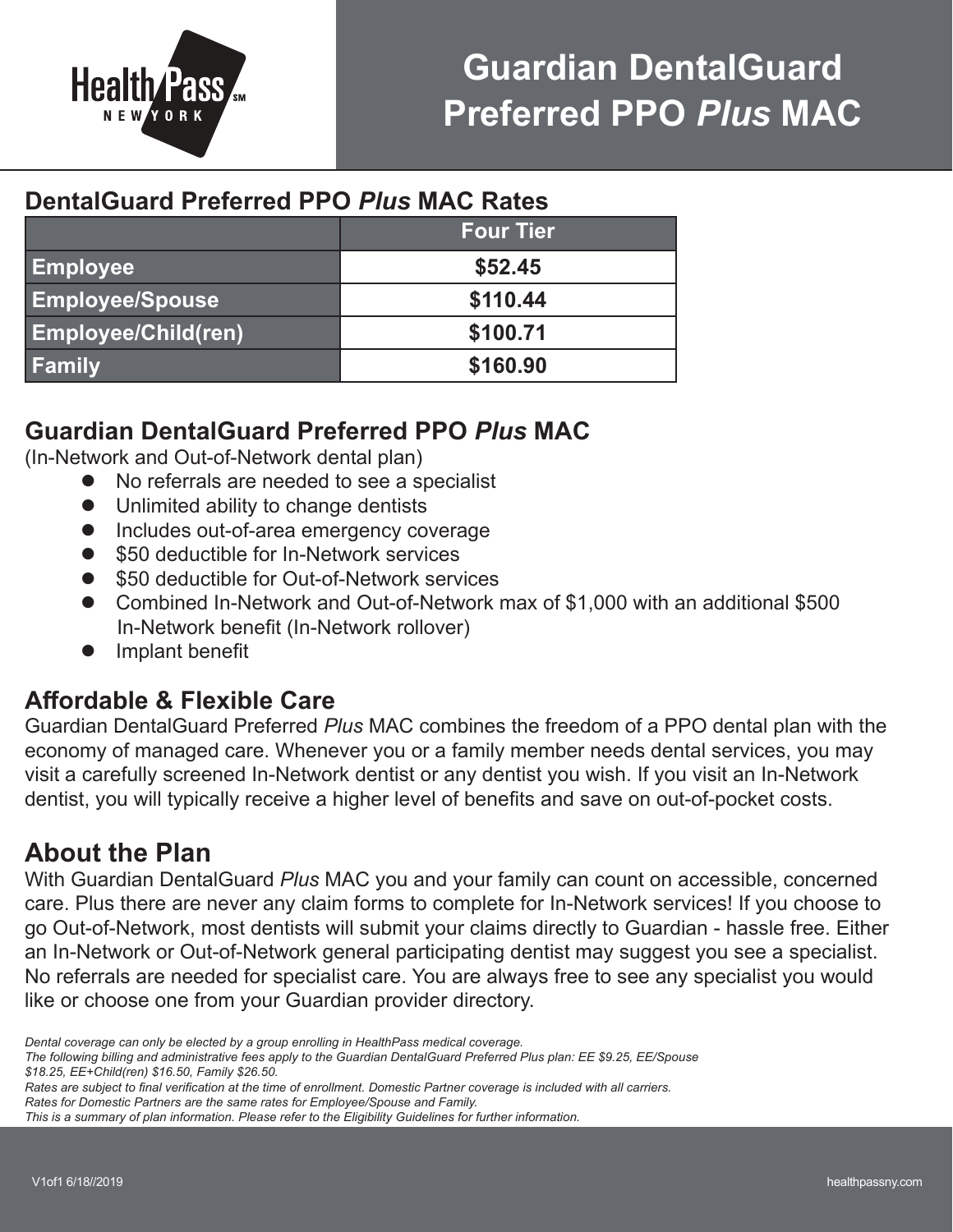# **8 Guardian**

#### **HEALTHPASS INSURANCE TRUST**

#### **Dental Benefit Summary**

**About Your Benefits:**

Taking care of your teeth can be expensive. That's why the right dental insurance is so important — it not only pays for preventive care that can keep you and your family healthy, but it also helps pay for more extensive, costly and often unexpected expenses —such as fillings, crowns and root canals. Plus, you save money and have the assurance that you are getting the right care when you use one of our contracted dentists. Guardian has been providing outstanding dental plans to millions of Americans for more than 50 years. When you enroll with Guardian, you have access to one of the nation's largest dental networks offering significant discounts so you know there's always high-quality, affordable dental care close by. From preventive checkups and cleanings, to comprehensive oral care treatments, we have you covered.

With your **PPO** plan, you can visit any dentist; but you pay less out-of-pocket when you choose a PPO dentist. Out-of-network benefits are limited to our PPO fee schedule.

| <b>Your Dental Plan</b>                | <b>PPO</b>                                                                                                    |                                     |  |  |
|----------------------------------------|---------------------------------------------------------------------------------------------------------------|-------------------------------------|--|--|
| <b>Your Network is</b>                 |                                                                                                               | DentalGuard Preferred               |  |  |
| Plan year deductible                   | <b>In-Network</b>                                                                                             | Out-of-Network                      |  |  |
| Individual                             | \$50                                                                                                          | \$50                                |  |  |
| Family limit                           |                                                                                                               | 3 per family                        |  |  |
| Waived for                             | Preventive                                                                                                    | None                                |  |  |
| Charges covered for you (co-insurance) | In-Network                                                                                                    | Out-of-Network                      |  |  |
| <b>Preventive Care</b>                 | 100%                                                                                                          | 100%                                |  |  |
| <b>Basic Care</b>                      | 90%                                                                                                           | 80%                                 |  |  |
| Major Care                             | 60%                                                                                                           | 50%                                 |  |  |
| Orthodontia                            |                                                                                                               | Not Covered (applies to all levels) |  |  |
| <b>Annual Maximum Benefit</b>          | \$1500                                                                                                        | \$1000                              |  |  |
|                                        | Combined In-Network and Out-of-Network<br>maximum of \$1000 with an additional \$500 of<br>benefit In-Network |                                     |  |  |
| Maximum Rollover                       |                                                                                                               | Yes                                 |  |  |
| <b>Rollover Threshold</b>              |                                                                                                               | \$500                               |  |  |
| <b>Rollover Amount</b>                 |                                                                                                               | \$250                               |  |  |
| Rollover In-network Amount             | \$350                                                                                                         |                                     |  |  |
| <b>Rollover Account Limit</b>          | \$1000                                                                                                        |                                     |  |  |
| Lifetime Orthodontia Maximum           |                                                                                                               | Not Applicable                      |  |  |
| <b>Dependent Age Limits</b>            | 26                                                                                                            |                                     |  |  |

Benefit information illustrated within this material reflects the plan covered by Guardian as of 01/10/2019 HEALTHPASS INSURANCE TRUST DENTAL GUARD PREFERRED PLUS Benefit Summary The Guardian Life Insurance Company of America, New York, NY